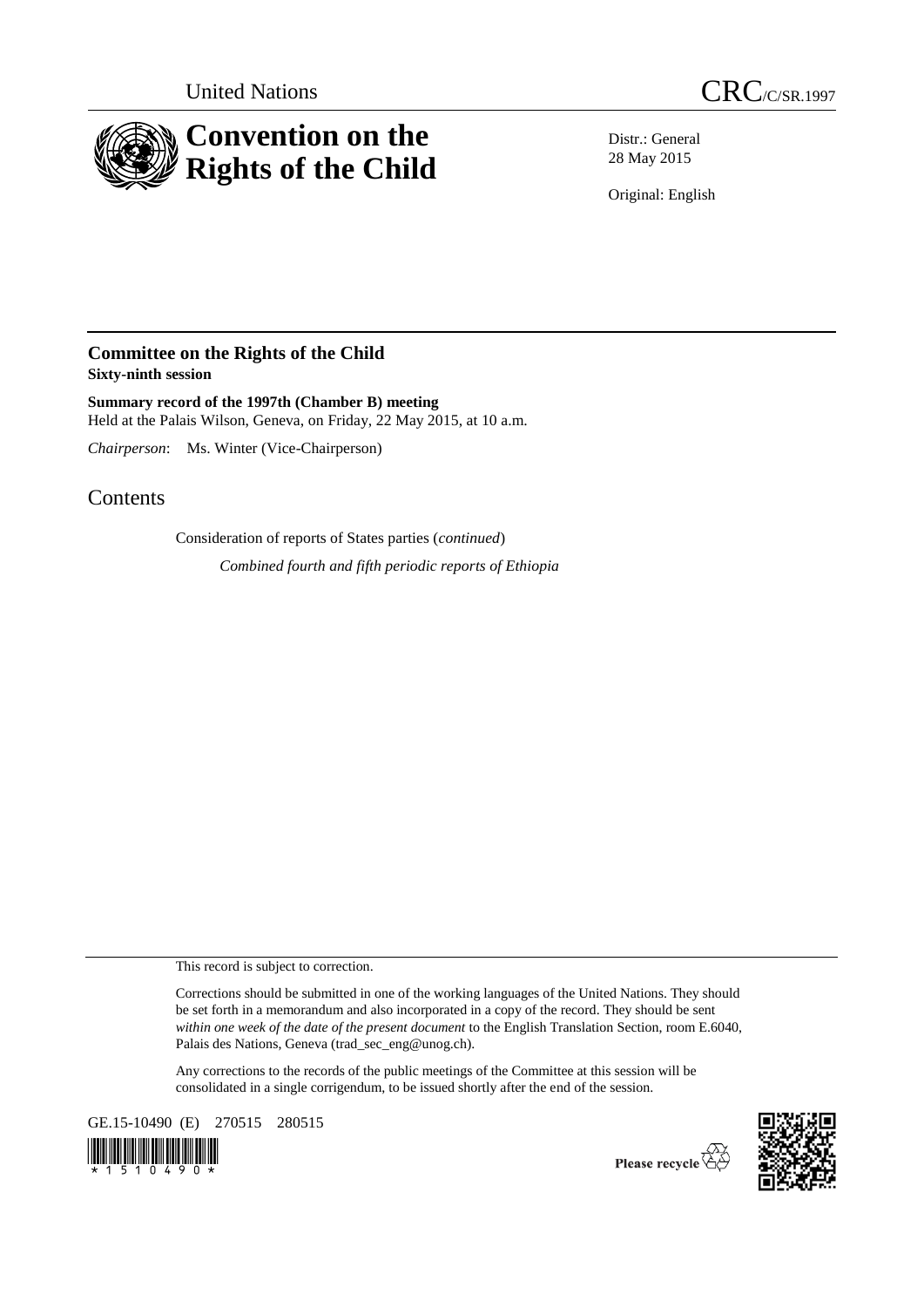*In the absence of the Chairperson, Ms. Winter, Vice-Chairperson, took the Chair.*

*The meeting was called to order at 10 a.m.*

## **Consideration of reports of States parties** (*continued*)

*Combined fourth and fifth periodic reports of Ethiopia* (CRC/C/ETH/4-5; CRC/C/ETH/Q/4-5 and Add.1)

1. *At the invitation of the Chairperson, the delegation of Ethiopia took places at the Committee table.*

2. **Ms. Woldetsadik** (Ethiopia), introducing the combined fourth and fifth periodic reports of Ethiopia (CRC/C/ETH/4-5), said that, since its third periodic report, Ethiopia had ratified several international treaties, including two of the optional protocols to the Convention on the Rights of the Child, and had adopted various laws, policies and strategies concerning children. The Ethiopian Constitution guaranteed the rights and freedoms of children, and those rights and freedoms had been incorporated into all national development programmes and plans. Children enjoyed freedom of expression, association and assembly and were encouraged to exercise those constitutional rights through children's parliaments, school clubs and youth centres. Children's parliaments existed at the local, regional and federal level and allowed elected children to raise their concerns and submit requests that would be considered in due course.

3. The Ministry of Women, Children and Youth Affairs had submitted a comprehensive child policy to the Council of Ministers for approval and had drafted guidelines on the effective implementation and monitoring of child rights. It had established committees on the rights of the child at various levels of government, as well as child units in all ministries and within various national committees and task forces. Moreover, the Ministry had seen its budget triple and its human resources increase from 172 to 232 persons over the last three years.

4. The Government had achieved encouraging results under its National Plan of Action for Children, and gross enrolment in pre-primary, primary and secondary education had gone up significantly. The Government was trying to improve the quality of education and the retention capacity of schools by, inter alia, making water more readily available, separating boys' and girls' latrines and providing sanitary pads to girl pupils.

5. Corporal punishment in institutional settings was prohibited, and the Government was taking steps to eliminate corporal punishment in family settings through awarenessraising campaigns that promoted positive approaches to child discipline. The Ministry of Women, Children and Youth Affairs was working with various stakeholders to tackle violence against women and girls at the grass-roots level, and special investigation and prosecution units had been established to ensure that women and child victims received adequate support from medical professionals, police officers and prosecutors. Legal aid centres established by the Ethiopian Human Rights Commission played a vital role in curbing gender-based violence and child abuse, and the Ministry of Women, Children and Youth Affairs and women's associations also provided legal aid to victims. The number of shelters and rehabilitation centres was also increasing with the help of civil society organizations.

6. The National Alliance to End Child Marriage and the National Committee on the Elimination of Harmful Traditional Practices had been established to raise public awareness of the unlawful nature and adverse impact of harmful traditional practices such as forced, arranged and early marriage. Those efforts had been quite effective, as the incidence of female genital mutilation, abduction and early marriage had significantly decreased.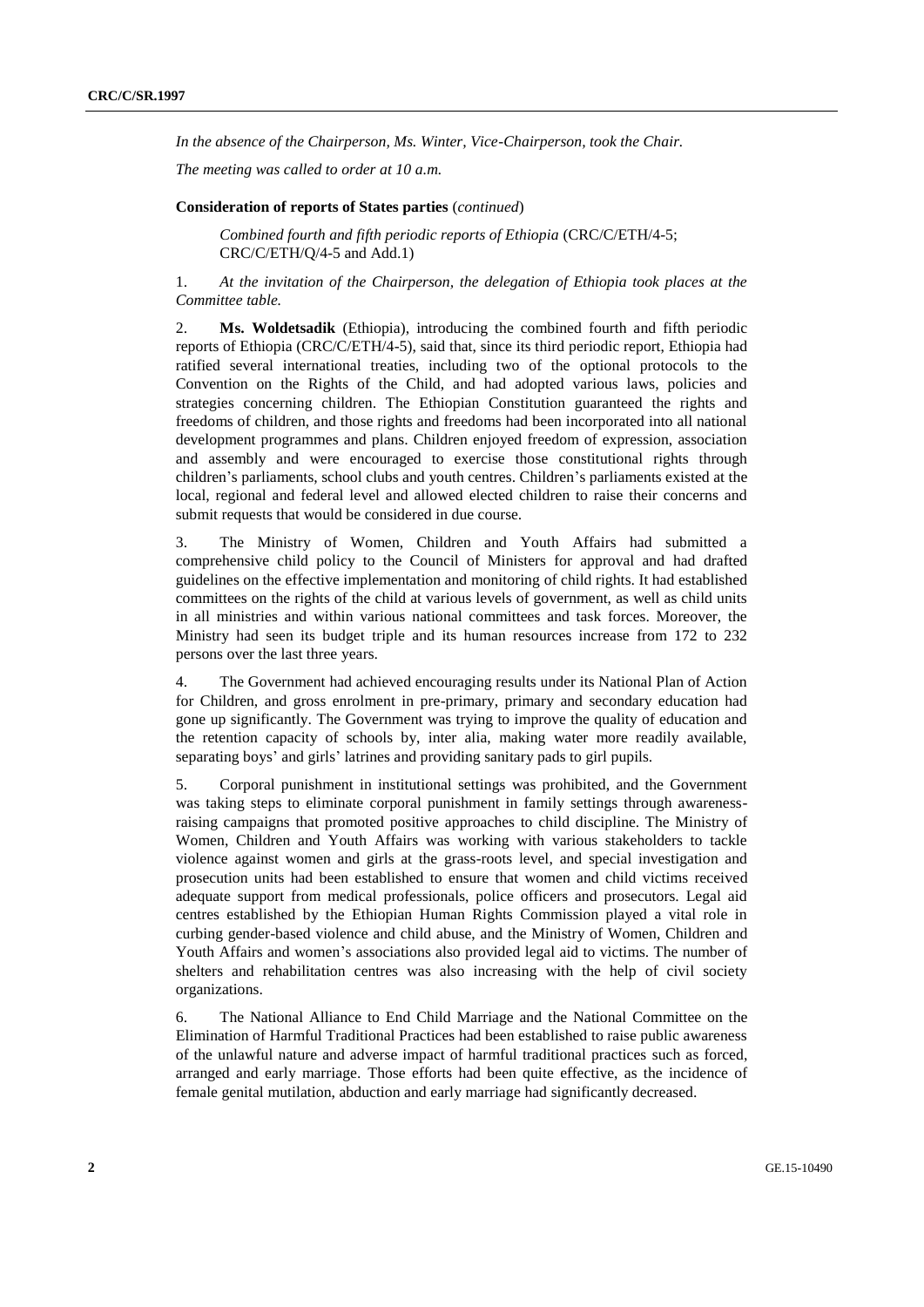7. National Guidelines on Alternative Child Care had been issued and promoted family and community-based care and support services for orphans and vulnerable children. Family reunification programmes were in place, and children who could not be reunited with their biological parents or extended families were placed in foster care, put up for local adoption or provided with independent living arrangements. Orphans and vulnerable children were provided with social services such as health care and education, through referral arrangements. The Guidelines also promoted good parenting practices that took into account the cultural, ethnic and religious diversity of Ethiopia.

8. To address the root cause of child abandonment, the Government was trying to raise the income levels of poor households through its National Poverty Reduction Programme. Cash-transfer programmes enabled the survival and development of children in vulnerable households. Ethiopia had achieved the fourth Millennium Development Goal by successfully reducing the under-five mortality rate by two thirds, from 204 deaths per 1,000 live births in 1990 to 68 in 2012. More than 80 per cent of the nearly 3 million annual birth cohorts were protected against the 10 vaccine-preventable diseases each year, and 60 per cent of HIV-positive pregnant women received antiretroviral therapy to prevent mother-tochild transmission of HIV/AIDS.

9. The Central Statistics Agency and Vital Events Registration Agency had introduced a nationwide birth registration system with a central database to improve birth registration. The Government was also developing a child well-being management information system that would contain data on children from federal, regional and local government agencies across all sectors.

10. Ethiopia was committed to preventing homelessness in children and protecting children in street situations and was working with NGOs to reunite such children with their families and to provide them with vocational training. At the same time, it was trying to raise awareness of the harmful effects of child labour and ensure compliance with labour regulations. Lastly, a series of initiatives had been launched to combat human trafficking and provide assistance to victims of trafficking.

11. **Mr. Kotrane** (Coordinator, Country Task Force) welcomed the fact that the State party had ratified a number of conventions and asked whether it was planning to ratify the Optional Protocol to the Convention on the Rights of the Child on a communications procedure. He noted with concern the absence of a mechanism to systematically review national legislation to ensure compliance with the Convention and found it regrettable that the State party had not yet adopted a children's code. He wished to know whether judges were aware of the Convention and whether they applied it. Noting the adoption of a series of national plans and strategies, he asked what human and financial resources had been allocated to those initiatives to ensure their success. While the Committee noted with interest the increased budgets for education and health, as well as the data provided by the Central Statistics Agency, it was still concerned at the lack of information on the budget allocated to children belonging to the most vulnerable groups of society, such as children from ethnic minorities and indigenous communities, children with disabilities, children in street situations and children living with HIV/AIDS. It was also concerned over the persistence of discrimination against children belonging to those groups and against girls. Although the Committee welcomed the efforts that had been made to ensure the best interest of the child, it was not convinced that the principle was always observed during legal proceedings or adoptions. The Committee was also concerned that traditions and cultural attitudes prevented children from being heard. For example, when dealing with a divorce, was the judge obliged to take the children's wishes into consideration, or was that a matter for the court's discretion? The Committee would welcome more information in that regard.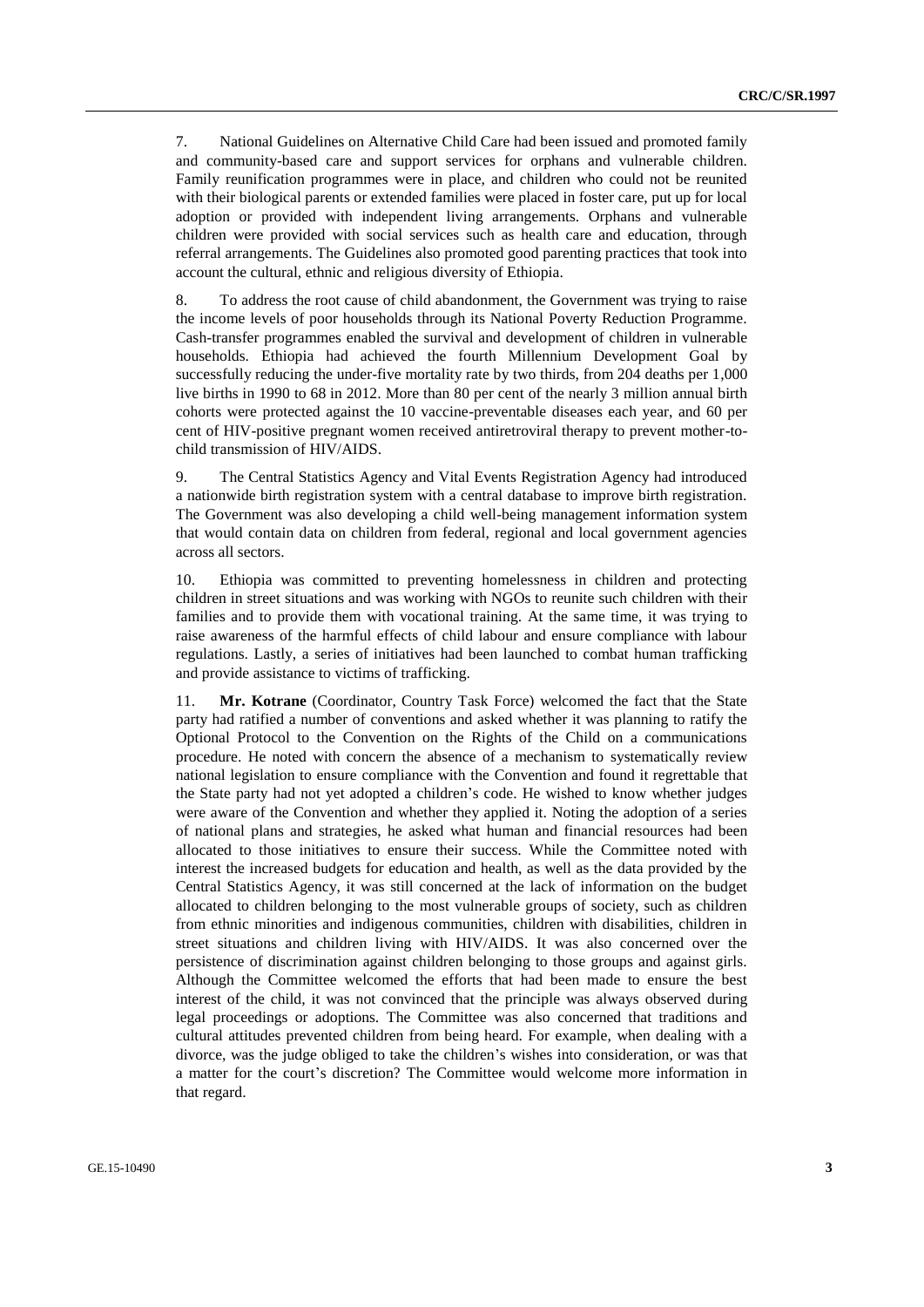12. **Mr. Gastaud** (Country Task Force) welcomed the fact that the Ethiopian authorities had become more aware of the large number of problems affecting children and that they were committed to solving them. While the State party had taken various measures to improve the lives of children, the outcomes in key sectors were sometimes limited, as programmes and strategies were not coordinated. The authorities showed a certain reluctance to work with international organizations when tackling the country's problems, yet such cooperation would no doubt achieve better results.

13. Noting that the rate of birth registration was still low in rural areas, he asked whether the State party had considered reviewing its strategy to ensure universal birth registration. Did the current legislation on birth registration provide for the registration of refugee children?

14. The Committee had little information on the children's parliaments and would like to know more about their competencies and how their members were elected. What happened to the recommendations they issued? Clubs and associations were often closely monitored to prevent any criticism of the authorities. What were the rules for forming clubs or associations and by what means could they be dissolved by the authorities? The State party should clarify why there had been no investigation or prosecution in relation to the harsh crackdown on student gatherings in 2014.

15. The Committee had received reports that violent clashes had erupted between members of different religious communities. What steps was the State party taking to prevent such violence? What measures had it taken to identify and prosecute the perpetrators? Did the Government adopt a neutral, impartial approach to religious communities? Lastly, noting that freedom of expression was severely restricted under Ethiopian anti-terrorism legislation, he asked whether the State party intended to revise its legislation to broaden the scope of freedom of expression.

16. **Ms. Ayoubi Idrissi** (Country Task Force) said that she would like know whether measures had been taken to further align the Ethiopian Human Rights Commission with the Paris Principles and thereby make it eligible for promotion from B to A status accreditation. Were efforts being made to ensure that the Commission could visit all places of deprivation of liberty? She asked how many complaints of child rights violations the Commission had received and in respect of which rights. Could children file complaints themselves? Could the complaints be either written or oral, and made in any of the country's languages? How did the State party ensure that children living in rural areas, in the street or in refugee camps had access to human rights mechanisms? Did the State party intend to establish a complaint and monitoring mechanism for children?

17. Turning to the dissemination of the Convention, she asked whether it had been translated into all the country's languages and whether it was accessible to all children, including those with visual impairments. How was it disseminated in refugee camps, families and communities? Even though Ethiopia had brought its national legislation into line with the Convention, violations such as early marriages still occurred due to a lack of awareness of legal provisions. Noting that the age of criminal responsibility was 9, she asked if the State party was planning to raise it. She would also welcome information on the minimum age for consulting a doctor without parental consent, changing one's name or nationality and accessing information on one's biological origins. From what age were children consulted on their adoption? She asked what steps were being taken to eliminate corporal punishment in family settings and institutional settings. Noting that girls were often victims of harassment at school, she asked whether any investigations had been conducted or convictions secured. What support was provided to child victims of violence and sexual exploitation in terms of access to justice and rehabilitation? Lastly, she enquired as to whether any convictions had been handed down in cases of female genital mutilation.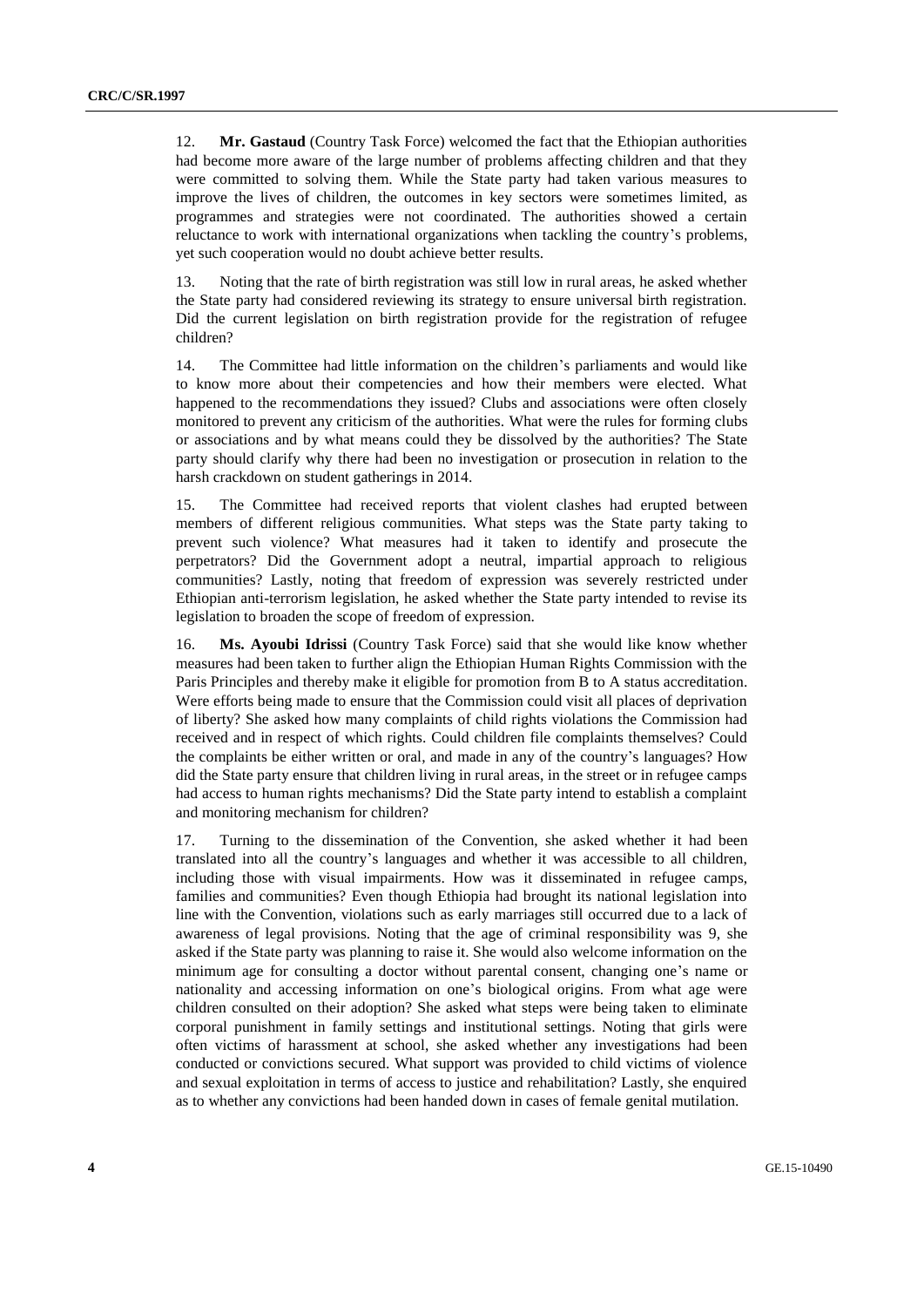18. **The Chairperson**, speaking as a member of the Committee, asked whether the children arrested during the events that had taken place in 2014 had been released.

19. **Ms. Oviedo Fierro** requested further information about children's programmes broadcast by the media and asked whether any measures were taken to monitor the content of those programmes or provide training on children's rights to media professionals. She wished to know the percentage of children in the country who had access to the Internet. She asked how Internet use was monitored and whether there were any known cases of child traffickers operating through social networks.

20. **Ms. Aldoseri** requested further information on the action plan and strategy adopted to eliminate harmful traditional practices and female genital mutilation as well as information on the committee established to address that issue.

21. **Ms. Sandberg** said that, according to information before the Committee, there were tight restrictions on civil society organizations working in the field of children's rights in Ethiopia. She asked if the State party intended to lift those restrictions.

22. **Mr. Nelson** asked whether it was correct that the Convention had not been translated into all languages spoken in the State party. If so, when would the Government translate the Convention and disseminate it throughout the country? He wished to know what percentage of the budget of the Ministry of Women, Children and Youth Affairs was earmarked specifically for children's affairs. He was concerned by reports that at least two witnesses were required to bring a case of sexual abuse to court. Such a requirement would make many cases impossible to prosecute, as the crime was by nature committed in secret.

*The meeting was suspended at 11.05 a.m. and resumed at 11.25 a.m.*

23. **Ms. Ibrahim** (Ethiopia) said that her Government had conducted an in-depth study of the Convention on Protection of Children and Cooperation in respect of Intercountry Adoption and had begun the process of ratifying that Convention. Various public officials had received training on that Convention so as to build their capacity to implement it upon ratification. The process to ratify the International Convention on the Protection of the Rights of All Migrant Workers and Members of Their Families had also been initiated but was still at an early stage and would hopefully be completed within the next two years. There were currently no plans to ratify the Optional Protocol to the Convention on the Rights of the Child on a communications procedure.

24. With respect to the Rome Statute of the International Criminal Court, her Government firmly believed that there should be no impunity for serious crimes such as genocide and war crimes, and it recognized the importance of having a well-functioning criminal justice system at the national, regional and international levels. Justice should be sought in a manner that would not impede or jeopardize attempts to create lasting peace.

25. **Mr. Gurán** asked whether Ethiopia intended to designate a central authority to discharge the duties imposed by the Convention on Protection of Children and Cooperation in respect of Intercountry Adoption.

26. **Ms. Woldetsadik** (Ethiopia) said that the necessary steps would be taken to bring national bodies into line with that Convention once it had been ratified.

27. **Mr. Agonafir** (Ethiopia) said that mechanisms were in place to review national legislation and determine whether it was compatible with the various human rights instruments to which Ethiopia was a party. The Ministry of Women, Children and Youth Affairs had conducted such a review with respect to the Convention on the Rights of the Child. His Government believed that the rights of children were sufficiently protected under the current legislative framework and that there was therefore no need to adopt a comprehensive children's code. Judges were beginning to invoke the Convention and other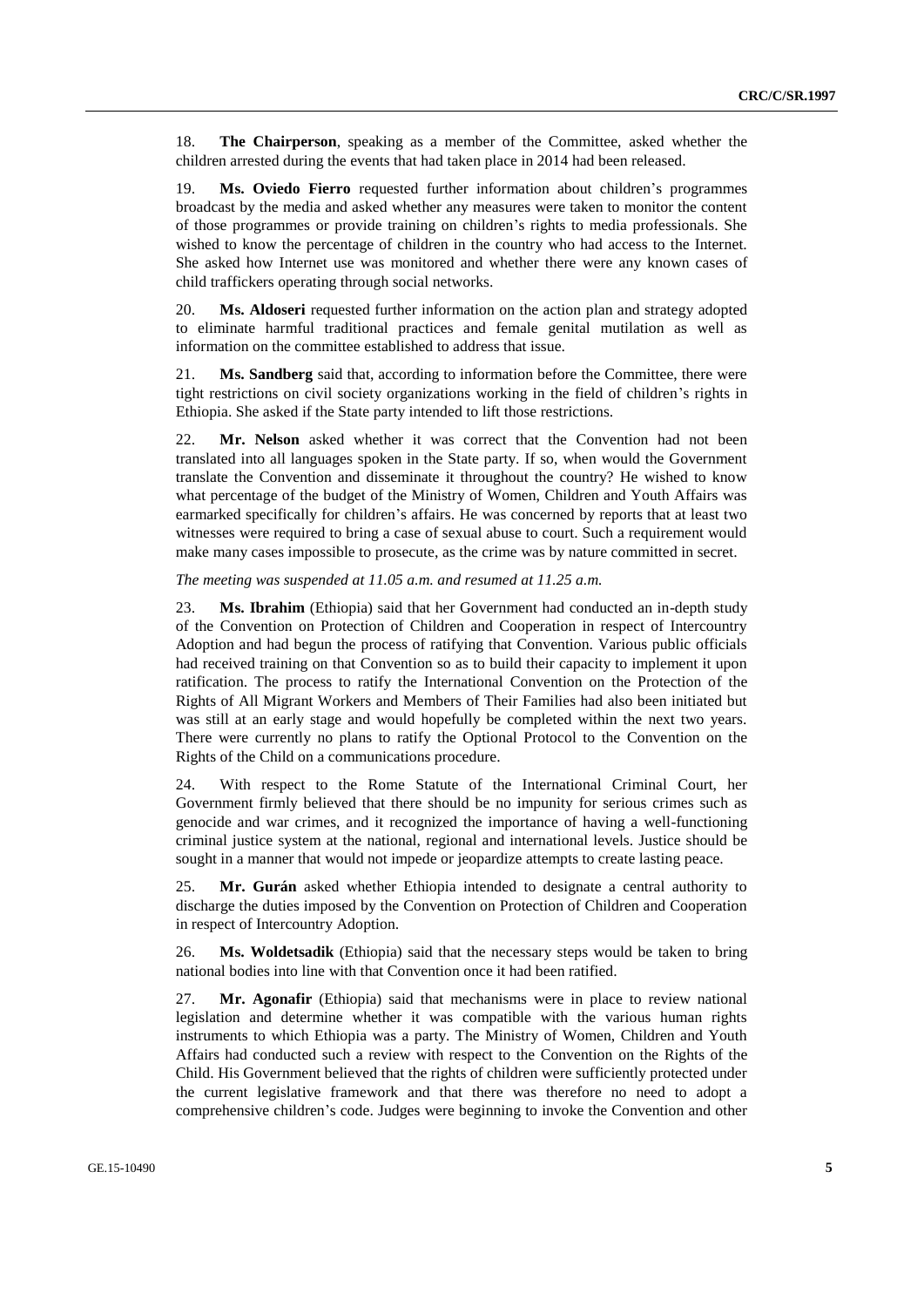international instruments in their judgements, thanks to training they had received in that regard.

28. **The Chairperson**, speaking as a member of the Committee, asked how many times the Convention had been invoked in court judgements.

29. **Mr. Agonafir** (Ethiopia) said that to date there had been at least four such judgements at the federal level. Under national law, judges were required to consider children's views in custody cases and to take their best interests into account. His Government recognized that further improvement was needed in that area and was continuing to train judges accordingly.

30. **Ms. Ayoubi Idrissi** asked whether international instruments were directly applicable in the national legal system or whether they must first be incorporated into national law.

31. **Mr. Kotrane** said that, pursuant to the Convention, children's views should be heard in all affairs concerning them, whether legal or administrative. He found it regrettable that the State party had decided not to implement the Committee's recommendation to adopt a children's code that would include a provision to that effect.

32. **Mr. Agonafir** (Ethiopia) said that international instruments ratified by Ethiopia were part and parcel of the law of the land and could be directly invoked by the courts. The Constitution conferred equal rank on international instruments and national legislation. The legislation on civil registration did not cover refugee children. The government body responsible for civil registration recognized that to be a problem, however, and had recommended that the legislative gap should be filled.

33. The student gatherings in 2014 had not been peaceful. The so-called protestors, who were in fact members of a terrorist organization, had committed acts of looting and murder.

34. **Mr. Kotrane** said that the best way to verify the facts surrounding such an event was to set up an independent commission of inquiry. The Committee strongly recommended that the State party should take that course of action so as to shed light on the events, which had led to numerous deaths, including the deaths of children.

35. **Mr. Agonafir** (Ethiopia) said that no children had been killed during the 2014 events. Government bodies had conducted assessments and had concluded that there had been no excessive use of force. The Government therefore saw no need to establish an independent commission to look into the events. Ethiopia had enjoyed a remarkable level of religious tolerance for thousands of years. The recent disturbances had been part of a movement by terrorist organizations to subvert the Constitution and establish an extremist Islamic state. The Government had been forced to intervene in order to maintain peace and security. Several people had been arrested in connection with the events and were currently on trial. The Government was impartial in religious matters and treated all religious groups equally. There were no plans to revise the current anti-terrorism legislation.

36. **Mr. Gastaud** said that the delegation's comments on religious violence were very much at odds with information the Committee had received from other sources. He had been surprised to hear the delegation refer to students and members of religious communities as terrorists.

37. **The Chairperson** said that the Committee was interested in the situation of the children involved in the events rather than the adults.

38. **Mr. Botora** (Ethiopia) said that his delegation took note of the Committee's concerns. The protestors might have been influenced by ideologies that ran counter to the principles of democracy and religious tolerance. The case was currently before the courts, and his Government would inform the Committee when a legal judgement had been issued.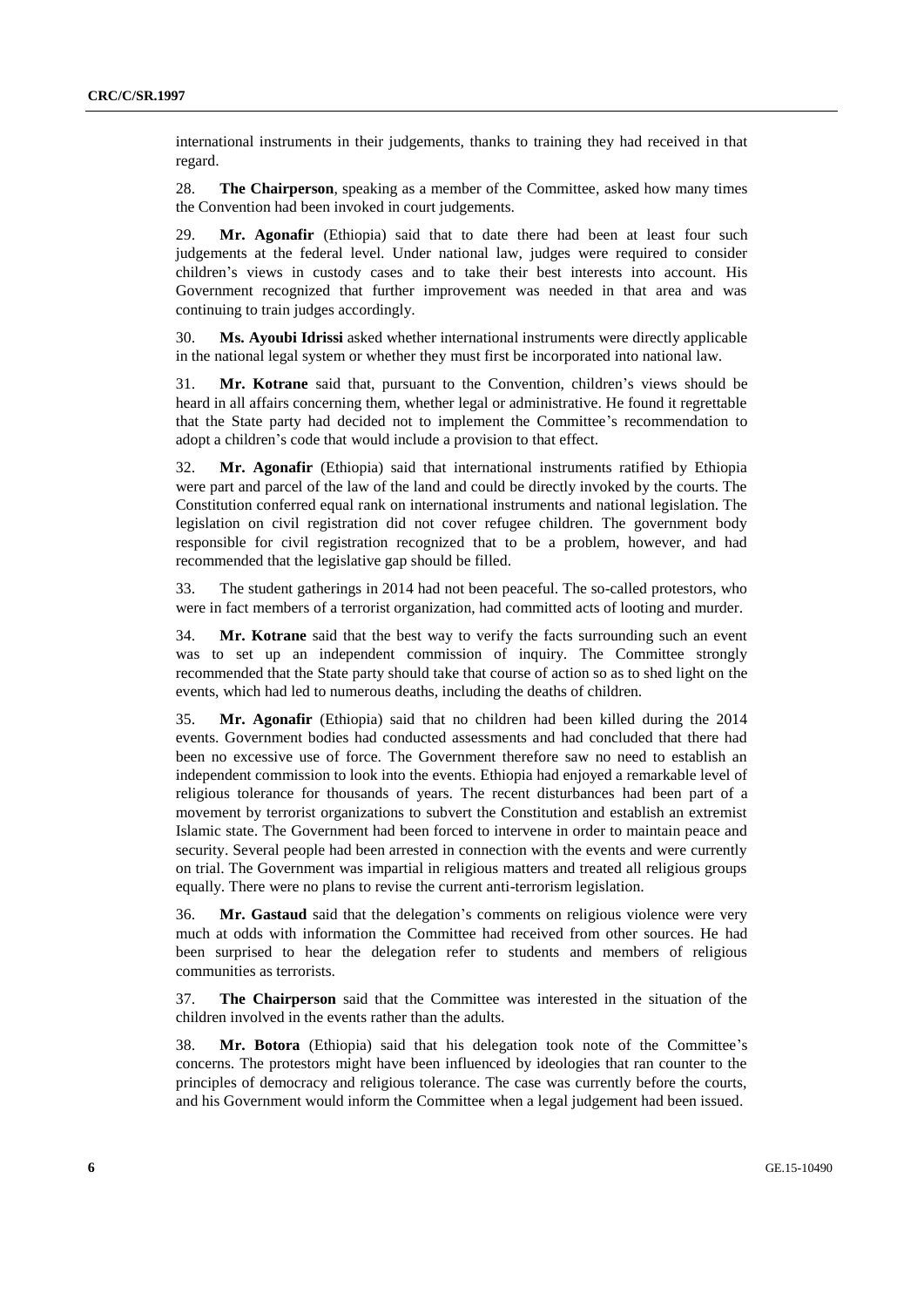39. **Mr. Agonafir** (Ethiopia) said that national anti-terrorism legislation was in line with similar legislation adopted in the developed world and was not overly broad. The authorities were very careful not to bring terrorism charges against innocent individuals.

40. Since its most recent review by the International Coordinating Committee of National Human Rights Institutions, the Ethiopian Human Rights Commission had published a number of human rights reports, in line with the Paris Principles. It would soon resubmit its application for accreditation to the International Coordinating Committee. The national human rights institutions in Ethiopia were allowed to visit all places of detention in the country without restriction. Since its establishment, the Ethiopian Human Rights Commission had opened eight branch offices, and it worked in close coordination with regional bodies to ensure that complaints were filed and handled promptly.

41. **Ms. Ayoubi Idrissi** asked whether the Ethiopian Human Rights Commission had ever looked into violations of children's rights on its own initiative.

42. **Mr. Agonafir** (Ethiopia) said that the Commission received complaints on issues ranging from sexual abuse to child labour. It investigated each complaint and ensured that government agencies implemented its recommendations.

43. **Mr. Hidug** (Ethiopia) said that the law on civil societies and charities was intended to help develop an effective and efficient civil society at all levels. There were no funding restrictions on international civil society organizations, and they could work in any field provided that they signed an agreement with the Government to that effect.

44. **Ms. Sandberg** said that the ability of civil society organizations to carry out their work was dependent on the contents of those agreements. According to information before the Committee, civil society organizations were denied permission to work in various fields relating to children's rights.

45. **Mr. Botora** (Ethiopia) said that it was correct that civil society organizations were not permitted to work in certain fields. Democracy and human rights movements should be home grown and should conduct themselves in accordance with local values. Therefore, certain organizations working in those fields were currently not welcome. Nevertheless, the Government welcomed organizations that wished to carry out development and social work to benefit the people of Ethiopia, and there were many such organizations operating in the country.

46. **Ms. Woldetsadik** (Ethiopia) said that the number of NGOs working on children's issues in Ethiopia had increased dramatically. The Ministry of Women, Children and Youth Affairs was the agency responsible for coordinating efforts to implement the National Plan of Action on Children. It engaged in both horizontal and vertical forms of coordination, thereby ensuring a cross-sectoral approach. All government bodies were required to take women's, children's and young people's concerns into consideration when developing their own plans, projects and programmes. There were regular meetings to discuss the work and reduce duplication of effort. The overall budget of the Ministry of Women, Children and Youth Affairs had increased by 300 per cent, and 30 per cent of that budget was allocated to the Child Rights Promotion and Protection Directorate.

47. Efforts to combat female genital mutilation focused on alleviating poverty, which was viewed as one of the major causes of what was a deeply entrenched cultural practice. The Constitution, the supreme law of the land, specifically stated that customary practices inconsistent with it were null and void. The authorities had raised what they called the Women's Development Army, a force nearly half a million strong deployed to do battle, proceeding house to house if necessary, against a formidable foe, poverty, and its side effects such as infant mortality and harmful traditional practices. The army was closely allied with some 40,000 health extension workers. As a result of those efforts, poverty was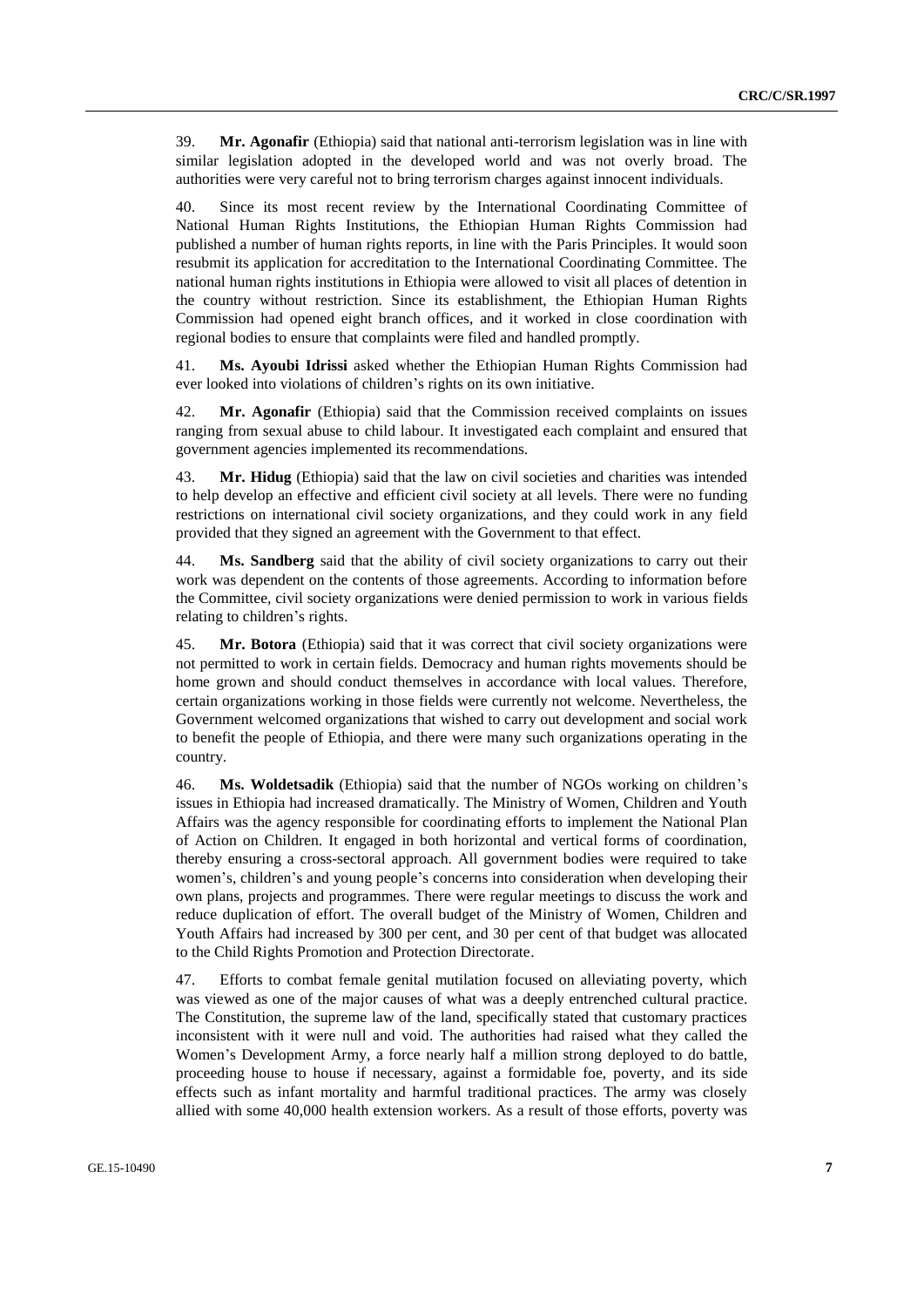being beaten back. It was not entirely coincidental that in Afar region, 12 *woredas*, nearly half of the total, had been declared free of female genital mutilation.

48. **Ms. Aldoseri** said that she would appreciate hearing specific information about the time frames for the National Plan of Action mentioned by the delegation.

49. **Ms. Woldetsadik** (Ethiopia) said that the Plan covered the period 2013–2018.

50. **Mr. Cardona Lloréns** asked whether the State party was making efforts to combat early marriage, which was a long-standing practice, especially in rural areas.

51. **Ms. Oviedo Fierro** asked whether the delegation had any data on the impact of the Government's poverty-alleviation programmes. She wished to know whether the authorities had any plans to create an information system that would centralize the data produced by all government agencies.

52. **Ms. Woldetsadik** (Ethiopia) said that work was being done with the Central Statistical Agency to develop a national survey designed to provide information on the prevalence of harmful traditional practices nationwide. The survey results, including information on forced and early marriages, were expected by July 2015.

53. **Mr. Ambaye** (Ethiopia) said that committees had been set up at every administrative level to combat the practice of early marriage. The Women's Development Army and school clubs were pivotal to the struggle, as their members, active in local communities, were in a position to notify local authorities, such as school principals, of any cases of girls being forced into marriage. The Government was working closely with development partners and civil society organizations, but it took time and resources to root out ancient customs. The Government had set a target to eradicate early marriage and female genital mutilation by 2025.

54. **Mr. Cardona Lloréns** asked what steps had been taken to change men's attitudes towards early marriage and whether any parents had been prosecuted or otherwise penalized for having sold their children into marriage.

55. **Mr. Ambaye** (Ethiopia) said that efforts were being made to change the mentalities of men and of the population as a whole. Awareness-raising campaigns targeted schools and universities, as well as religious and clan leaders, who were in a position to put a stop to harmful traditional practices. As tools to combat such practices, awareness-raising and education were preferred to penalties or the threat of penalties.

56. **Ms. Woldetsadik** (Ethiopia) said that obtaining a marriage licence in Ethiopia involved a number of steps. She detailed the procedure.

57. **Mr. Nogueira Neto** asked whether the delegation had any information on the number of people prosecuted for having engaged in harmful traditional practices.

58. **Ms. Oviedo Fierro** asked why the authorities had not set an earlier target date than 2025 for abolition of harmful traditional practices, including female genital mutilation.

59. **Ms. Woldetsadik** (Ethiopia) said that the target year had been chosen at a meeting in London in July 2014. Nonetheless, given the achievements of the past five years, it was possible that the goal could be reached before 2025.

60. **Ms. Ayoubi Idrissi** asked whether the Ethiopian authorities' campaigns to raise awareness targeted refugee camps, where early marriage and female genital mutilation were widespread.

61. **Mr. Rodríguez Reyes** enquired whether any measures had been taken to protect girls who had been identified as having been forced into early marriage.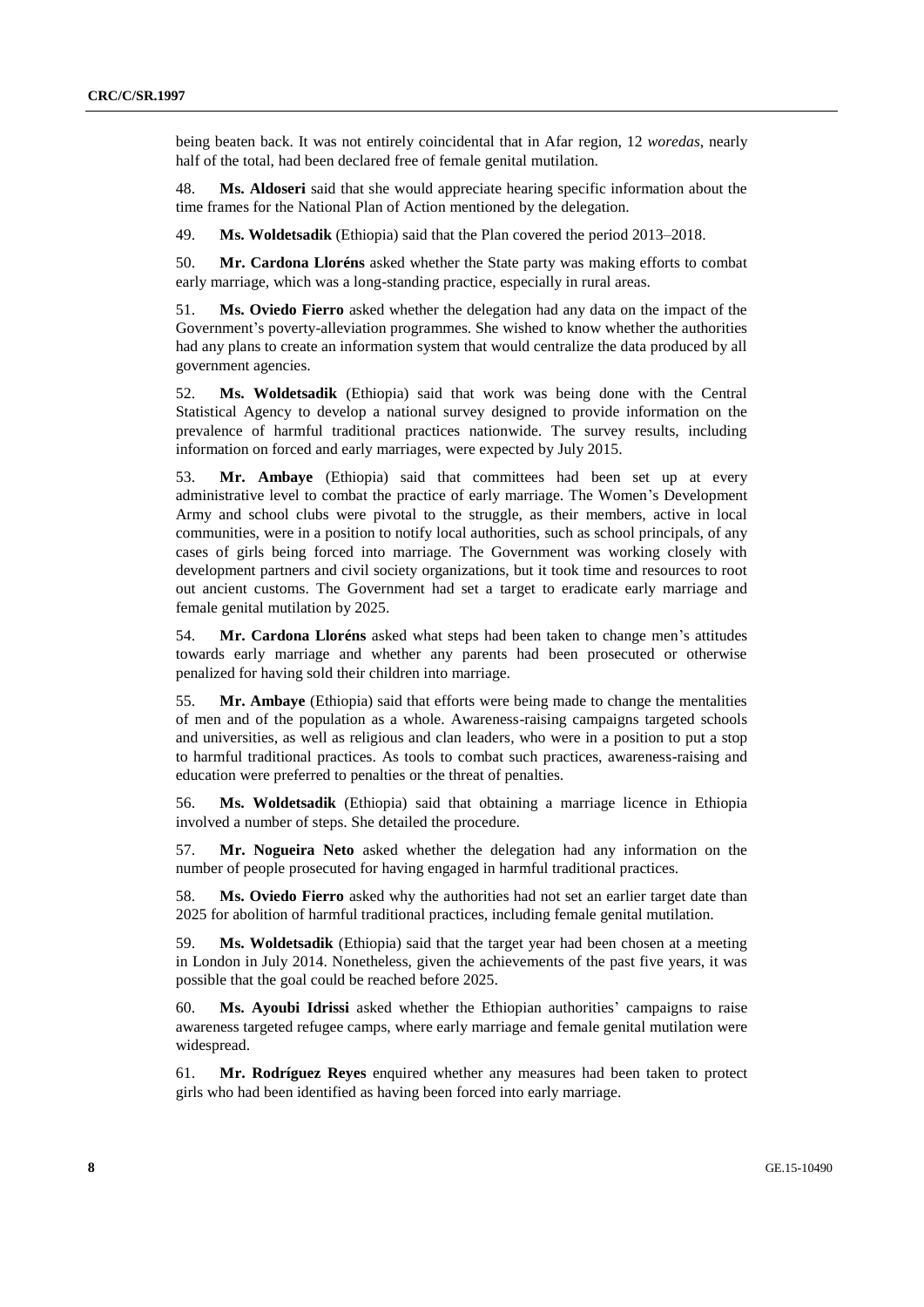62. **Mr. Botora** (Ethiopia) said that, in collaboration with the Office of the United Nations High Commissioner for Refugees (UNHCR), the Ethiopian authorities were providing children in refugee camps all appropriate educational opportunities. The primary and secondary schools in the communities hosting the camps admitted child refugees, and, as already noted, the Convention on the Rights of the Child was included in school curricula. Vocational and technical training were provided as well. In 2014, some 200 refugees had attended institutions of higher learning. Ethiopians were proud of their longstanding willingness to share their meagre resources with refugees.

63. **Mr. Kotrane** said that he would welcome more ample information on any coordinated efforts to come to the aid of the numerous children deprived of a family environment. He requested further details about the post-adoption reports that private adoption agencies were required to submit to the Ministry of Women, Children and Youth Affairs.

64. He wondered whether the State party had evaluated the impact of the action it had taken to eliminate the worst forms of child labour. The employment of girls as domestic workers sometimes verged on trafficking, and in that connection he wished to know whether the State party intended to ratify the International Labour Organization (ILO) Domestic Workers Convention, 2011 (No. 189). More information on the measures taken to ensure that child refugees and asylum seekers had access to quality health services, proper nutrition and education would be welcome.

65. He commended the State party on its recent efforts in the area of juvenile justice but said that a number of concerns remained, including the age of criminal responsibility, the prosecution of children aged 15 to 18 as adults, the failure to separate minors and adults in places of detention and the lack of data on children in detention. It was entirely unclear, for example, how many children in conflict with the law had been rehabilitated, and there seemed to be a great shortage of psychological and social support services for such children. Lastly, it was regrettable that the State party did not have a legal framework for dealing specifically with human trafficking.

66. **Mr. Gastaud** asked whether the delegation could provide more specific information about the most recent health and education strategies or action plans implemented by the State party and about how those efforts were coordinated, evaluated, kept up to date and financed. Similar information about measures designed to reduce infant mortality would be welcome. Malnutrition affected thousands of children in the country, or even millions, and was one of the causes of such diseases as noma. He requested information about the impact of programmes to distribute vitamins and iodized salt and asked whether the authorities intended to expand those programmes, train more medical and paramedical personnel and open more health clinics, in particular in rural areas. He asked whether the National Nutrition Programme and other similar programmes had attained their objectives.

67. It would be interesting to know what steps the authorities had taken or were planning to take in response to reliable reports of a high rate of teen pregnancy. In that connection, information on the legality of abortion would be welcome. He wished to know whether the results of a recent plan to eliminate HIV/AIDS were better or worse than expected and what plans had been made to intensify efforts to promote breast-feeding.

68. He enquired about the inclusive schools referred to in the State party's report and requested further details about the methods used to eliminate discrimination against children with disabilities. He wished to know whether the results of the strategies that had been put in place to address disability issues had been assessed, what specific measures those strategies had entailed and how large their budgets were. What measures had been taken to assist single parents of children with disabilities?